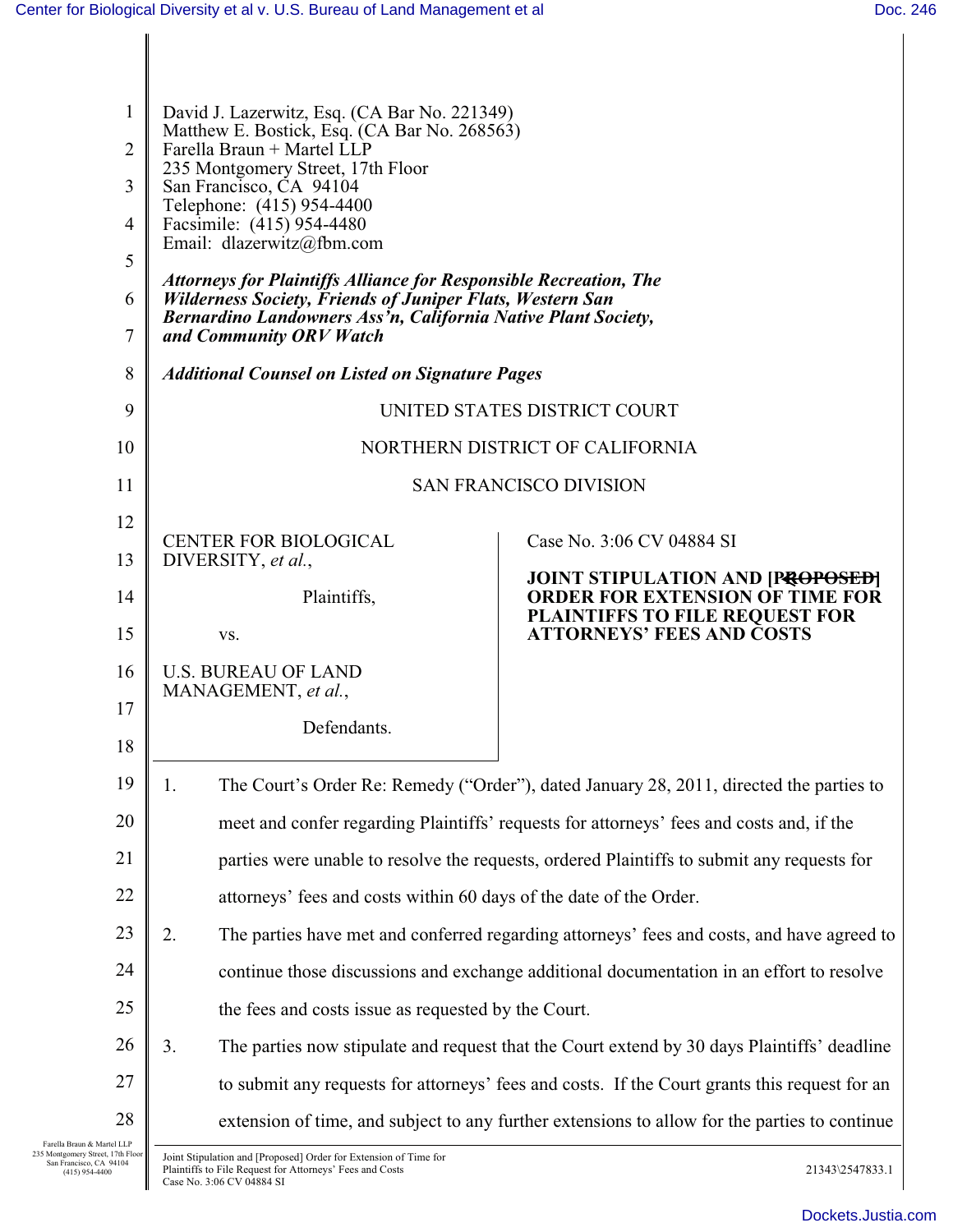| $\mathbf{1}$                                                                                                   | to negotiate in good faith, Plaintiffs would be required to submit any requests for                                                                       |                                                                                                |  |
|----------------------------------------------------------------------------------------------------------------|-----------------------------------------------------------------------------------------------------------------------------------------------------------|------------------------------------------------------------------------------------------------|--|
| 2                                                                                                              | attorneys' fees and costs by April 28, 2011.                                                                                                              |                                                                                                |  |
| $\mathfrak{Z}$                                                                                                 | Respectfully submitted this 21st day of March, 2011.                                                                                                      |                                                                                                |  |
| 4                                                                                                              | SO STIPULATED:                                                                                                                                            |                                                                                                |  |
| 5                                                                                                              | Dated: March 21, 2011                                                                                                                                     | /s/ Matthew Bostick                                                                            |  |
| 6                                                                                                              |                                                                                                                                                           | MATTHEW BOSTICK (CA Bar No. 268563)<br>David J. Lazerwitz (CA Bar No. 221349)                  |  |
| 7                                                                                                              |                                                                                                                                                           | Farella Braun & Martel LLP<br>235 Montgomery Street, 17th Floor                                |  |
| 8                                                                                                              |                                                                                                                                                           | San Francisco, CA 94104<br>Telephone: (415) 954-4400                                           |  |
| 9                                                                                                              |                                                                                                                                                           | Facsimile: (415) 954-4480<br>Email: mbostick@fbm.com                                           |  |
| 10                                                                                                             | Dated: March 21, 2011                                                                                                                                     | /s/ Sky C. Stanfield                                                                           |  |
| 11                                                                                                             |                                                                                                                                                           | SKY C. STANFIELD (CA Bar No. 244966)<br>Keyes & Fox LLP                                        |  |
| 12                                                                                                             |                                                                                                                                                           | 436 14th Street, Suite 1305<br>Oakland, CA 94612                                               |  |
| 13                                                                                                             |                                                                                                                                                           | Telephone: (510) 314-8204<br>Facsimile: (510) 225-3848                                         |  |
| 14                                                                                                             |                                                                                                                                                           | Email: sstanfield@keyesandfox.com                                                              |  |
| 15                                                                                                             |                                                                                                                                                           | <b>Counsel for Plaintiffs Alliance for</b><br><b>Responsible Recreation, The Wilderness</b>    |  |
| 16                                                                                                             |                                                                                                                                                           | Society, Friends of Juniper Flats, Western<br>San Bernardino Landowners Association,           |  |
| 17                                                                                                             |                                                                                                                                                           | the California Native Plant Society, and<br><b>Community ORV Watch</b>                         |  |
| 18                                                                                                             | Dated: March 21, 2011                                                                                                                                     | <i>/s/ Lisa T. Belenky</i>                                                                     |  |
| 19                                                                                                             |                                                                                                                                                           | LISA T. BELENKY (CA Bar No. 203225)<br><b>Center For Biological Diversity</b>                  |  |
| 20                                                                                                             |                                                                                                                                                           | 351 California St., Suite 600<br>San Francisco, CA 94104                                       |  |
| 21                                                                                                             |                                                                                                                                                           | Telephone: (415) 436-9682 x 307<br>Facsimile: (415) 436-9683                                   |  |
| 22                                                                                                             |                                                                                                                                                           | Email: lbelenky@biologicaldiversity.org                                                        |  |
| 23                                                                                                             |                                                                                                                                                           | <b>Attorneys for Plaintiffs Center for</b><br><b>Biological Diversity, Sierra Club, Public</b> |  |
| 24                                                                                                             |                                                                                                                                                           | <b>Employees for Environmental</b><br><b>Responsibility, and Desert Survivors</b>              |  |
| 25                                                                                                             |                                                                                                                                                           |                                                                                                |  |
| 26                                                                                                             |                                                                                                                                                           |                                                                                                |  |
| 27                                                                                                             |                                                                                                                                                           |                                                                                                |  |
| 28                                                                                                             |                                                                                                                                                           |                                                                                                |  |
| Farella Braun & Martel LLP<br>235 Montgomery Street, 17th Floor<br>San Francisco, CA 94104<br>$(415)$ 954-4400 | Joint Stipulation and [Proposed] Order for Extension of Time for<br>Plaintiffs to File Request for Attorneys' Fees and Costs<br>Case No. 3:06 CV 04884 SI | $-2-$<br>21343\2547833.1                                                                       |  |